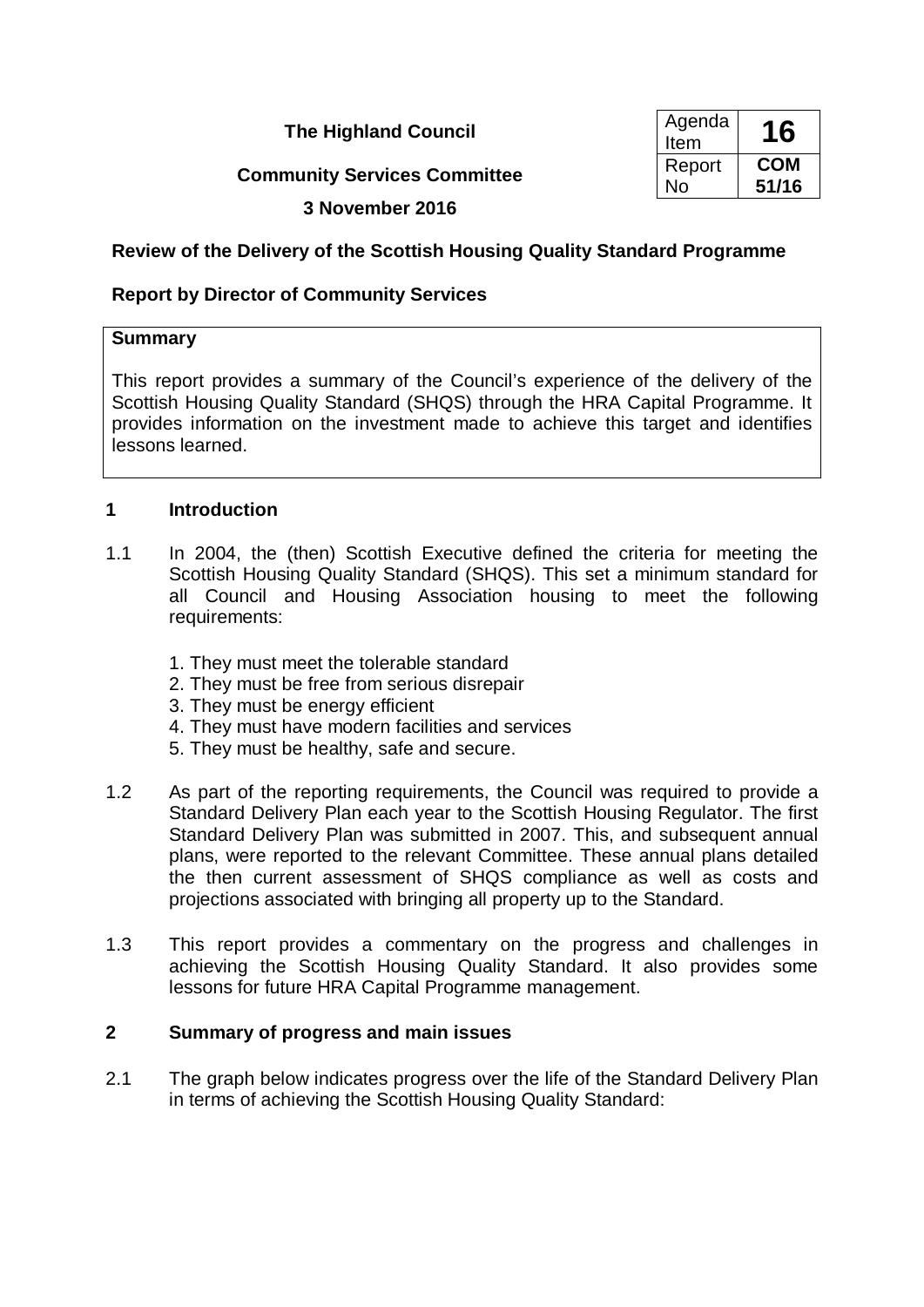

This excludes properties which are 'exempt' from the Standard due to tenants opting not to have improvements carried out. We currently have 1275 properties in this category.

2.2 The original cost estimate for meeting the Standard was £126m (at then current prices). Total investment to 2015/16 was £139m, with around £4m in outstanding commitments in relation to retentions against defects liability. The profile of spend is shown in the graph below:



2.3 Cost increases in relation to the programme were reported in annual Standard Delivery Plan updates to strategic committees and through HRA Capital Programme reports. Changes in the profile of expenditure required are summarised in the chart below: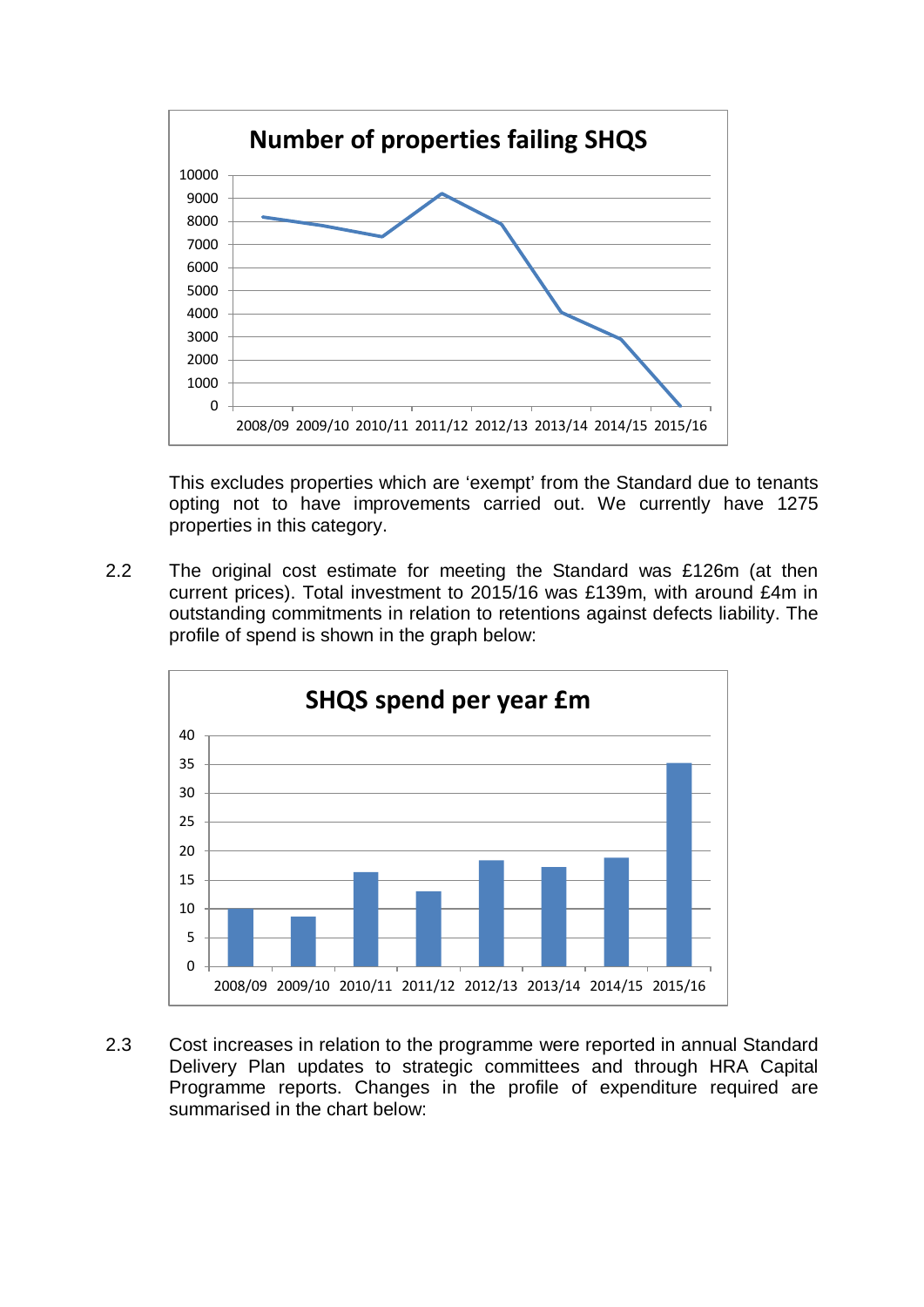

- 2.4 Establishing and maintaining information on housing stock conditions in relation to the Scottish Housing Quality Standard (SHQS) was a significant challenge for many Councils. This was partly because in most cases information was based on sample survey information extrapolated across the whole housing stock, and this is not a completely reliable method. The other main difficulties were that housing stock condition can change over time, and there is a degree of subjectivity involved in the assessment of whether an individual property passes or fails on some elements of the SHQS. A survey of the same house undertaken at different times can result in different assessments.
- 2.5 In Highland, a stock condition survey was commissioned from an external consultant in 2006. This involved analysis based on visits to approximately 30% of our housing stock. Although the survey was principally aimed at costing the works required to reach SHQS for the purpose of stock valuation, it did contain comprehensive data on the properties surveyed. However there were concerns raised by some managers and staff at the time about the quality and validity of the data.
- 2.6 As a result of this a comprehensive stock survey commenced in 2009, conducted by locally-based in-house staff. The comprehensive stock survey 2009-2013 resulted in approximately 85% of the housing stock being surveyed, equivalent to around 11,500 properties. Analysis was then undertaken to determine a detailed breakdown of the number of properties that failed against each of the 5 criteria set out in the SHQS.
- 2.7 This survey formed the basis of the Council's SHQS Capital Investment programme. The programme itself was reviewed annually. This involved issuing a list of property failures against the main SHQS criteria to Area Managers, and asking them to validate and develop local programmes based on the data. The Council also undertook work to bring properties up to the Standard when they were empty for re-letting. Finally, where local staff were carrying out fresh inspections, they had the opportunity to amend / correct inaccurate or out-of-date survey information. This mainly had the effect of identifying properties previously thought to pass the Standard but which were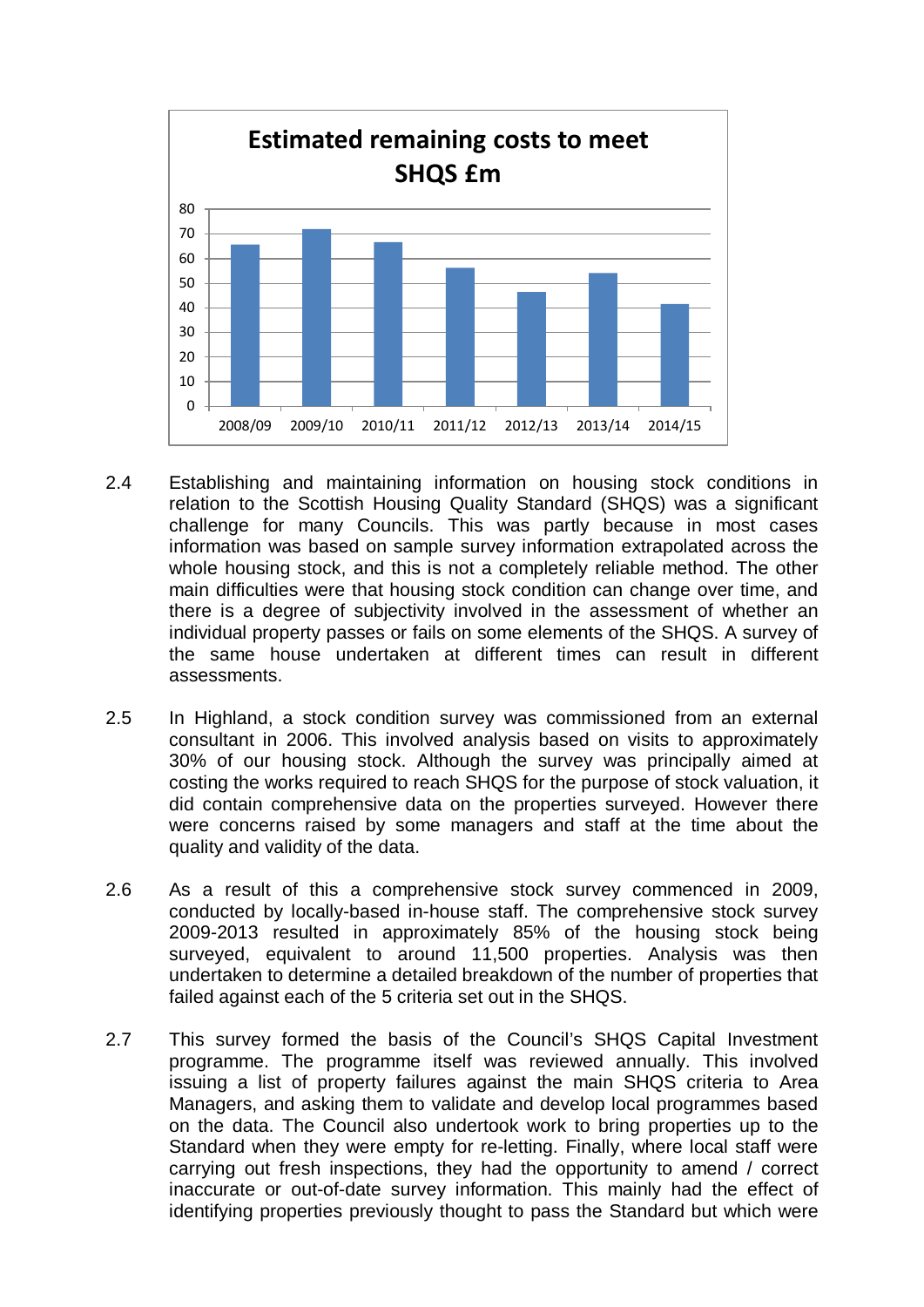now considered to fail, through deterioration. Details of work carried out were used to update the Council's HRA property database.

- 2.8 In addition to changes in the number and type of elements failing the SHQS as outlined above, there were also developments in the technical measures identified as being the best method to bring properties up to the Standard, particularly in relation to heating and energy efficiency.
- 2.9 The volume and cost of installing new heating systems has consistently been the major challenge in achieving the SHQS. Where properties are out-with the gas network, heating options that provide the correct balance of capital cost, reliability, maintenance cost and expected lifecycle are limited. In many cases the choice of the "best" heating may vary depending on the lifestyle and preference of current tenants. However compliance with the SHQS involved a property-based assessment with limited tenant choice.
- 2.10 Advice on the most appropriate heating system changed over the course of the programme. Original heating choices were agreed by the Housing and Social Work Committee on 27 May 2009 as:
	- 1. Gas central heating, where feasible.
	- 2. Air source heat pump.
	- 3. Electric wet system.

At that time biomass boilers and closed solid fuel appliances were not recommended due to concerns about the high capital cost of installation and potential running costs / fuel supply.

- 2.11 Following detailed analysis by the Energy and Sustainability Section, the heating options were expanded to include the installation of biomass systems and closed wood-burning appliances. This was based on information from pilot addresses and advances in renewable technology. It also reflected where alternative renewable systems were better suited to both the property type and tenant needs but still allowed SHQS compliance to be met. The change to a focus on renewable technology had a major impact on cost and delivery as it involved a shift in emphasis to new types of heating systems which were relatively untested at this scale in the social rented sector.
- 2.12 Given changes to heating types and numbers, and costs associated with this, and as a result of changes to procurement routes for this part of the programme, a more comprehensive review was undertaken in 2013. This was reported to Finance, Housing and Resources Committee on 9 October 2013.
- 2.13 The review identified risks associated with delivery of the programme within time and proposed the use of the Scape framework as an alternative procurement route for the majority of the remaining heating contracts. The Scape framework is not based solely on lowest price but instead focuses on providing value for money through collaborative working.
- 2.14 At the Community Services Committee on 5 February 2015, it was reported that, due to a number of factors, there had been cost variation and slippage on some projects. These factors included contractor capacity and availability,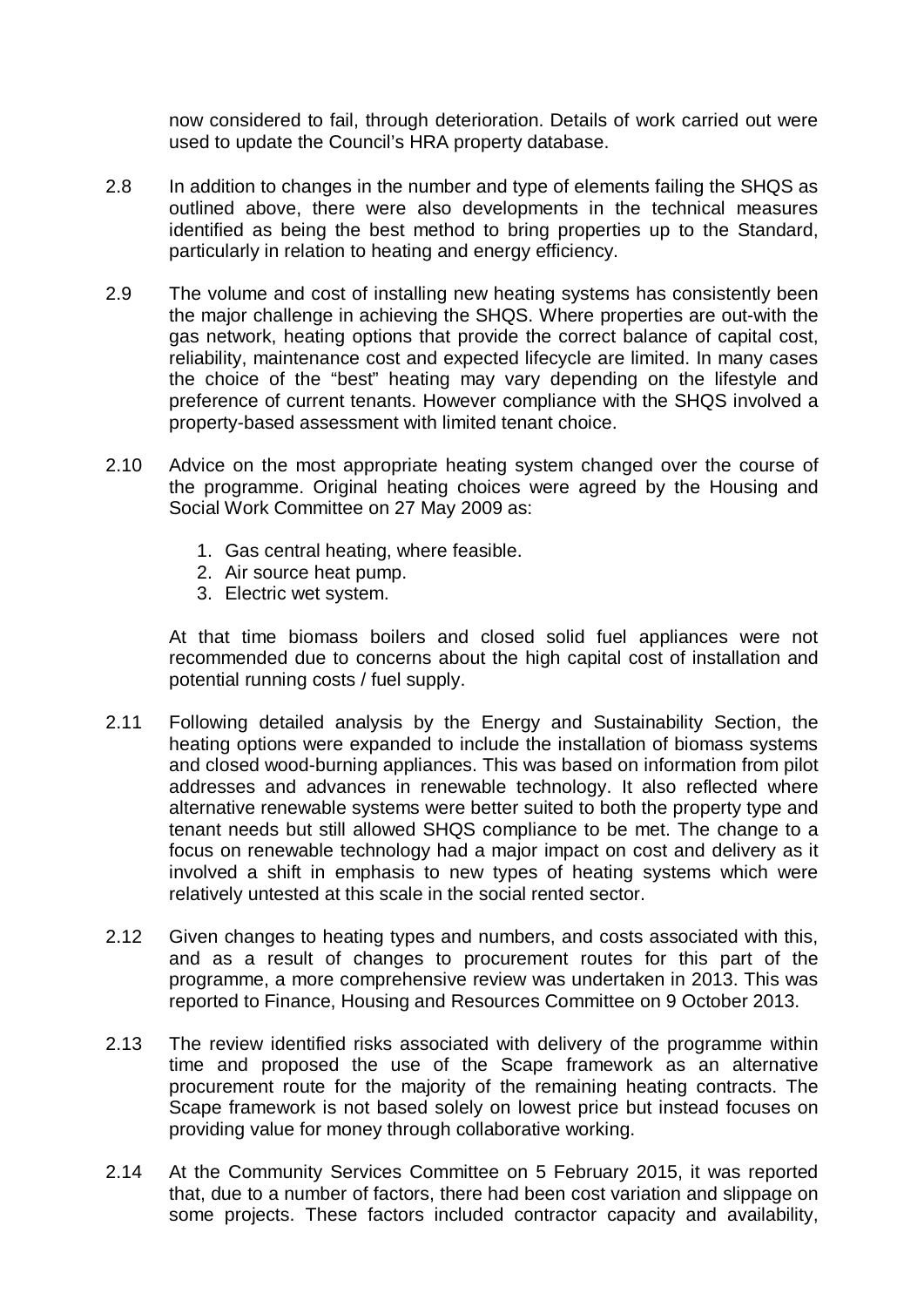price inflation since initial estimates were established, changes in heating type and additional works being required. As a result, compliance with the SHQS was delayed into 2015-16.

2.15 The Council's Annual Return of the Scottish Social Housing Charter to 31 March 2016, reported that the Council had reached compliance with the Scottish Housing Quality Standard (SHQS). However, 9.1% of houses were exempted from SHQS reporting as a result of tenant opt-outs, with most of these cases being a result of tenants unwilling to face the disruption of works or unwilling to accept a change in heating particularly in off-gas areas. These houses will be revisited in future years.

## **3. Tenant satisfaction**

- 3.1 As part of the Council's Annual Charter Return to the Scottish Housing Regulator, Community Services has to provide details of tenant satisfaction. This includes satisfaction with capital works. The Council carries out these satisfaction surveys on an ongoing basis at all properties where it has carried out capital works. Questions are based on guidance from the Scottish Housing Regulator. The core format of the surveys is a phone survey but the Council has also carried out postal questionnaires. Survey feedback is used to help identify any performance issues or tenant concerns relating to capital works.
- 3.2 The survey results reported in 2015-16 indicate:
	- 79.7% of respondents were very/fairly satisfied with the information they got from the Highland Council before work started;
	- 93.3% of respondents considered the contractors helpful if they had to speak to them;
	- 88.7% of respondents were very/fairly satisfied with the quality of the completed works; and
	- 94.2% of respondents who had heating installed would recommend their system to other tenants.

## **4. Lessons learned**

- 4.1 The SHQS programme presented a number of challenges. In particular the programme saw an unprecedented volume of work, including the use of new procurement methods and the introduction of relatively untested renewable heating technology.
- 4.2 Although overall satisfaction levels with the programme are high, there have been a number of tenants who have not had a positive experience. The main issues have been:
	- tenants "missing out" on new heating. The programme was based on SHQS failures identified following in-house property surveys. However a number of properties were subsequently identified as requiring new heating as a result of fresh property inspections. Any individual properties which were not addressed in the SHQS programme will be prioritised in future capital programmes. These will be in line with the principles of the HRA Capital Plan 2016-2021 which was approved at Committee on 20 August 2015;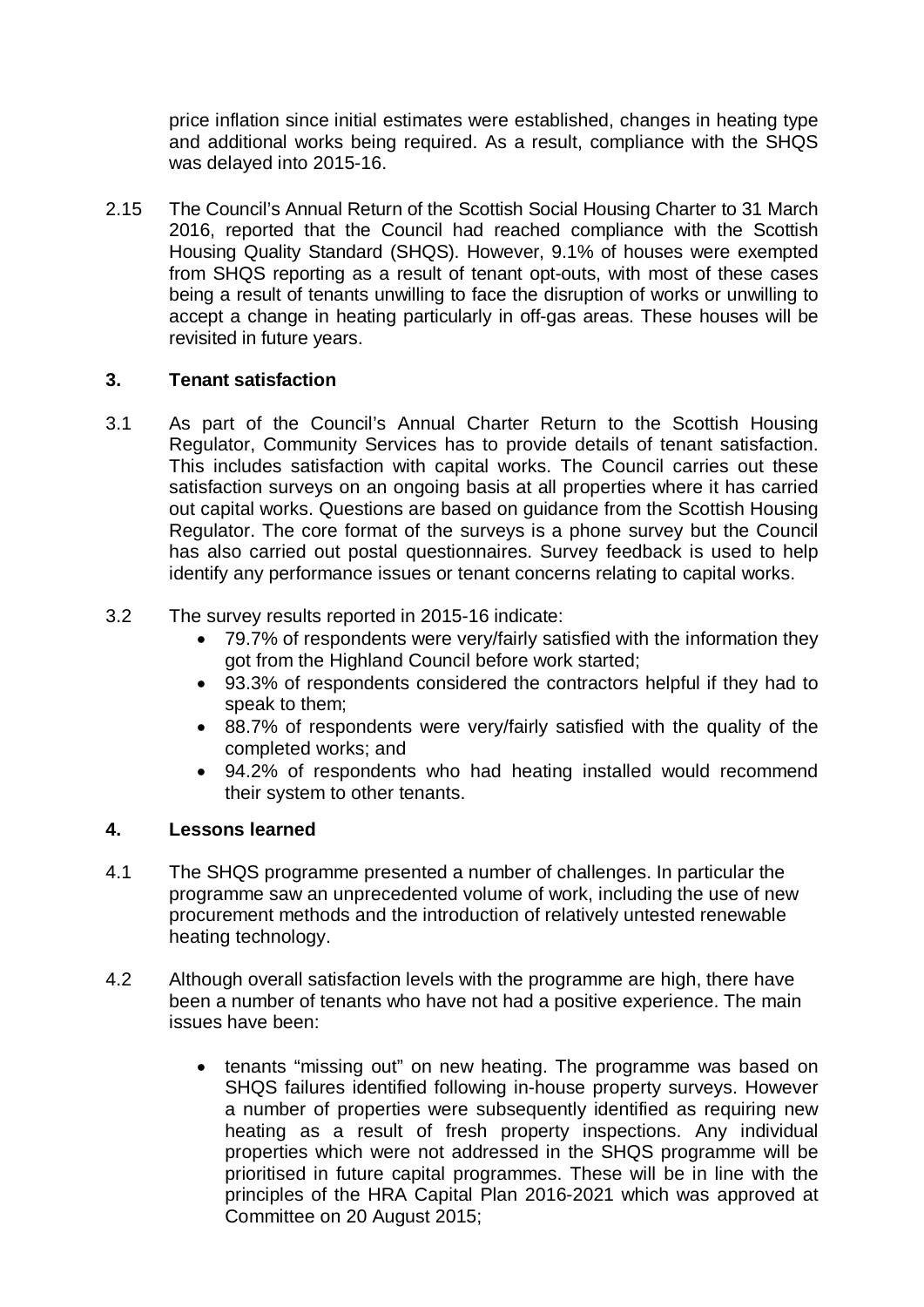- tenants unhappy about not receiving the heating they would have preferred. The system design options focused on the most appropriate heating system for a property rather than individual tenant choice;
- individual complaints over the quality of the work and the effectiveness of the heating installed; and
- running costs of installed systems. In these cases we offered independent energy advice to tenants on how to run their heating system and on the choice of energy tariffs.
- 4.3 These issues highlighted the need to tighten the governance arrangements relating to the HRA Capital Programme and these were reviewed in 2015 in line with the Council's Project Management Guidance and in accordance with the Council's Contract Standing Orders and Financial Regulations. As part of the review it was agreed that:
	- all proposed delivery/procurement methods should be approved by the HRA Capital Programme Board;
	- all estimated and ongoing project expenditure should be provided to the Board and monthly reports must highlight variances and reasons for these; and
	- the Board must be made aware of all major variations to individual projects and seek Committee approval for any proposed programme changes.
- 4.4 As detailed in the HRA Capital Programme 2017-18 papers to this Committee, the priority for future investment is based on a number of post-SHQS Capital Plan principles:
	- a life-cycle based approach to major component replacement, which targets replacement of kitchens, bathrooms, windows and doors;
	- a programme of heating and energy efficiency work based on compliance where feasible with the Scottish Government's new Energy Efficiency Standard for Social Housing (EESSH);
	- an allowance for structural work to roofs, chimneys and external fabric of properties;
	- an allowance for environmental improvement works; and
	- continued funding of equipment and adaptations to allow disabled and elderly tenants to remain in their current tenancy.
- 4.5 It is anticipated that this approach will allow capital investment work to be more targeted to localised needs as identified by staff, Members and tenants, compared to the SHQS programme which did not take into account the age of elements within or stock, or allow for investment in the external fabric of our stock.
- 4.6 Members should note that in addition to this report a more detailed assessment into SHQS project management delivery is included in the Council's Internal Audit Plan, and this will be reported to Audit & Scrutiny Committee when completed.

#### **5. Implications**